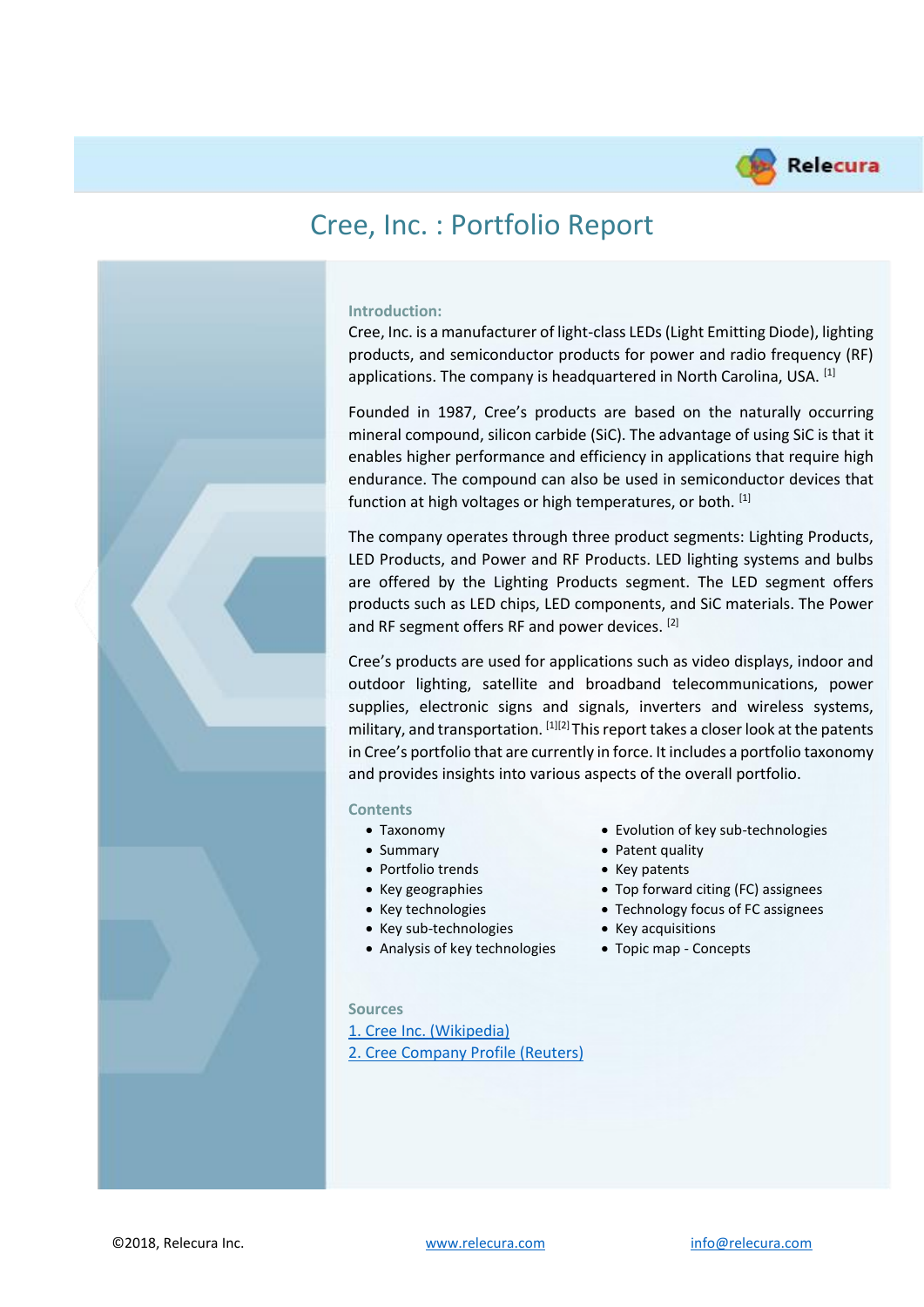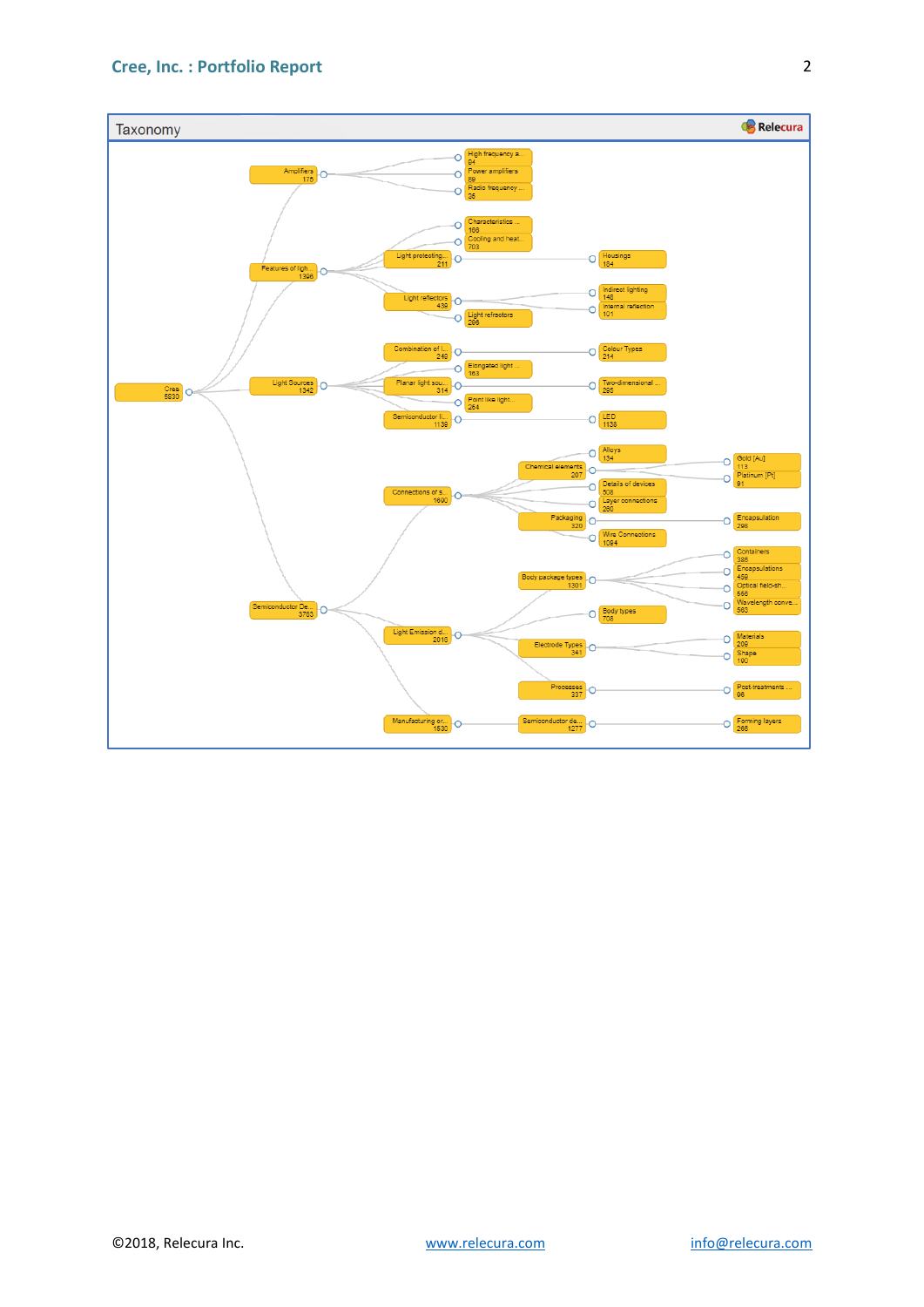



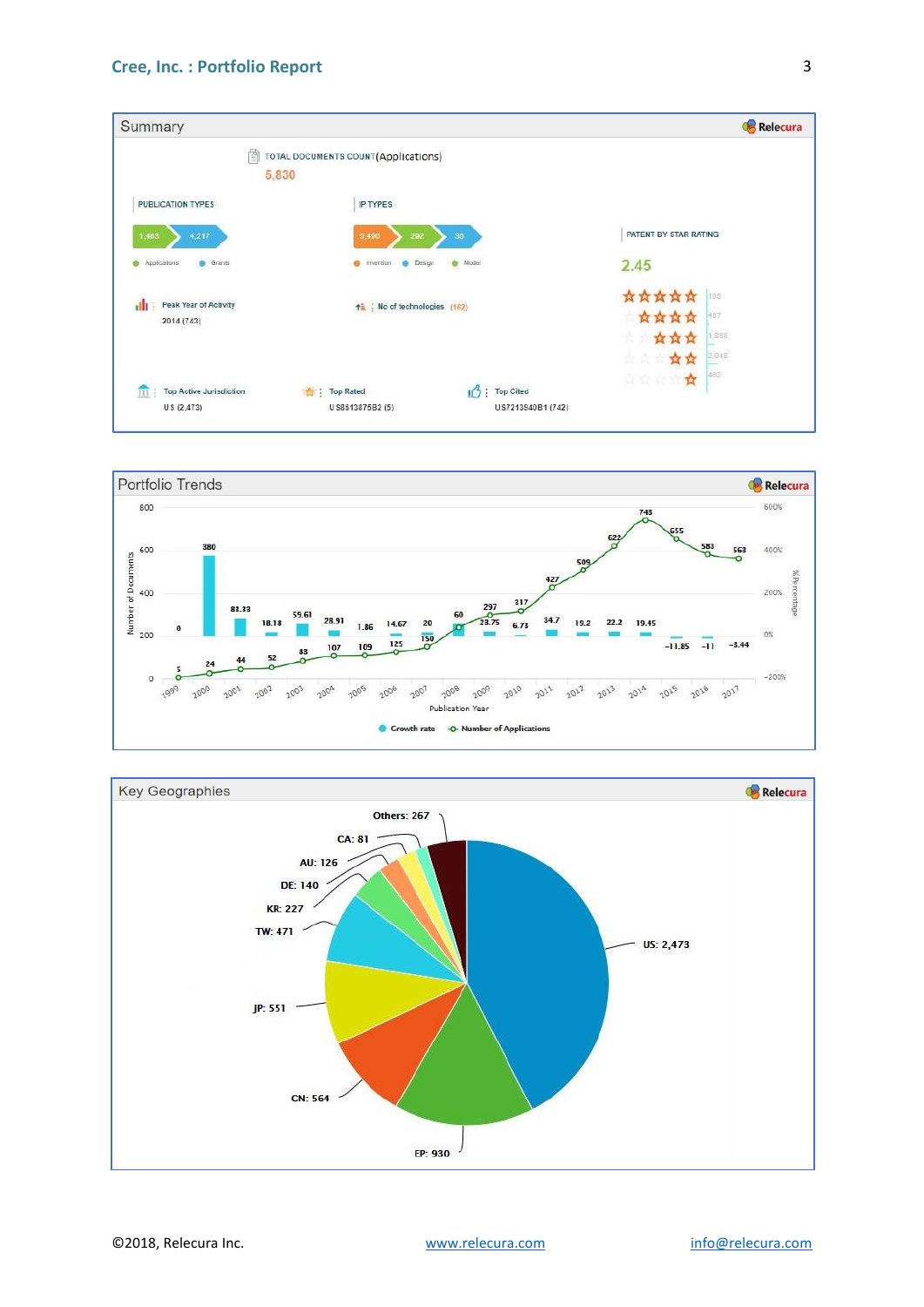Key Technologies

| <b>Technologies</b>                              | # Applications |
|--------------------------------------------------|----------------|
| <b>Electric Elements - Semiconductor Devices</b> | 3757           |
| <b>Other Lighting Devices</b>                    | 1395           |
| <b>Light Sources Form</b>                        | 1212           |
| <b>Light Sources Others</b>                      | 892            |
| <b>Electric Heating &amp; Lighting</b>           | 684            |
| <b>Non-Portable Lighting Devices</b>             | 678            |
| <b>Crystal Growth</b>                            | 409            |
| <b>Greentech - Others</b>                        | 364            |
| <b>Miscellaneous Technologies</b>                | 354            |
| <b>Optical Elements</b>                          | 298            |

| Key Sub-technologies                                                                     | Relecura      |
|------------------------------------------------------------------------------------------|---------------|
| <b>Sub-Technologies</b>                                                                  | #Applications |
| <b>Light emission devices</b>                                                            | 2015          |
| Connecting/disconnecting semiconductor bodies                                            | 1690          |
| Manufacturing or treatment of ICs and semiconductor devices                              | 1524          |
| Multistep manufacturing process for rectifiers, oscillators, capacitors and<br>resistors | 1439          |
| <b>LED or laser lamps</b>                                                                | 842           |
| Cooling and heating arrangements in lights                                               | 703           |
| <b>Electroluminescent light sources</b>                                                  | 632           |
| Multiple semiconductor or solid-state devices assemblies                                 | 623           |
| <b>Fixed installation lights</b>                                                         | 485           |
| <b>Point like light sources</b>                                                          | 456           |

| Relecura<br>Analysis of Key Technologies           |     |      |                                                                                                                                                                                                                                                                                                                             |                                                                  |  |
|----------------------------------------------------|-----|------|-----------------------------------------------------------------------------------------------------------------------------------------------------------------------------------------------------------------------------------------------------------------------------------------------------------------------------|------------------------------------------------------------------|--|
| Technologies                                       |     |      | Applications Grants Sub Technologies                                                                                                                                                                                                                                                                                        | Geographies                                                      |  |
| electric<br>elements -<br>semiconductor<br>devices | 945 | 2724 | light emission devices (2016), connecting/disconnecting semiconductor bodies (1690), manufacturing or treatment of<br>ics and semiconductor devices (1524), multistep manufacturing process for rectifiers, oscillators, capacitors and<br>resistors (1440), multiple semiconductor or solid state devices assemblies (623) | US (1344), EP<br>$(634)$ , JP $(484)$ ,<br>CN (395), TW<br>(368) |  |
| other lighting<br>devices                          | 402 | 943  | cooling and heating arrangements in lights (703), led or laser lamps (702), fixed installation lights (476), light<br>reflectors (439), point like light sources (435)                                                                                                                                                      | US (717), EP<br>$(207)$ , CN $(109)$ ,<br>TW (99), JP (60)       |  |
| light sources<br>form                              | 346 | 823  | led or laser lamps (728), cooling and heating arrangements in lights (636), point like light sources (465), fixed<br>installation lights (431), light reflectors (394)                                                                                                                                                      | US (612), EP<br>$(192)$ , CN $(104)$ ,<br>TW (96), JP (61)       |  |
| light sources<br>others                            | 260 | 610  | led or laser lamps (842), cooling and heating arrangements in lights (451), light sources with led means associated<br>with conversion means (409), point like light sources (311), connecting/disconnecting semiconductor bodies (256)                                                                                     | US (457), EP<br>$(151)$ , TW $(82)$ .<br>CN (79), JP (48)        |  |
| electric heating<br>& lighting                     | 229 | 439  | electroluminescent light sources (632), circuits for electric light sources (313), led or laser lamps (188),<br>connecting/disconnecting semiconductor bodies (183), energy efficient lighting (140)                                                                                                                        | US (353), EP<br>$(128)$ , CN $(61)$ ,<br>TW (50), JP (43)        |  |

Relecura

4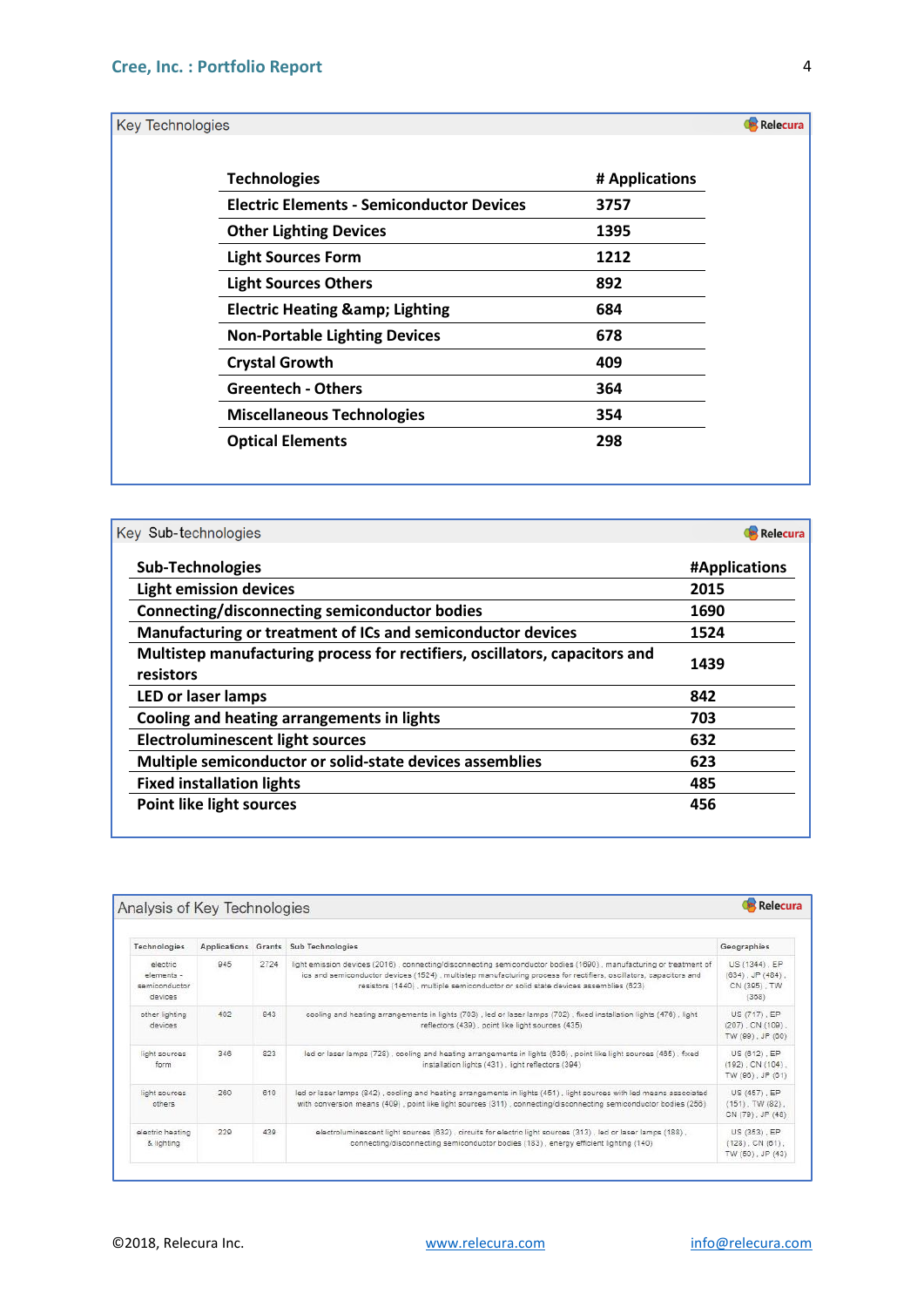#### **Cree, Inc. : Portfolio Report**





| <b>Key Patents</b><br>Relecura |                                                                                                             |                                                                                                                        |                       |                |                    |
|--------------------------------|-------------------------------------------------------------------------------------------------------------|------------------------------------------------------------------------------------------------------------------------|-----------------------|----------------|--------------------|
| Publicaton<br>No.              | Title                                                                                                       | Inventor                                                                                                               | Filing<br>Date        | Star<br>Rating | #Fwd<br>Citations  |
| US9441793B2                    | High efficiency lighting device including one or more solid<br>state light emitters, and method of lighting | Antony Paul Van De Ven, Gerald H. Negley                                                                               | $2009 -$<br>06-01     | 5.0            | Q4                 |
| US8940561B2                    | Systems and methods for application of optical materials to<br>optical elements                             | Matthew Donofrio, Nathaniel O. Cannon.                                                                                 | $2010 -$<br>$03 - 03$ | 5.0            | 172                |
| US9713211B2                    | Solid state lighting apparatus with controllable bypass circuits<br>and methods of operation thereof        | Antony P. van de Ven, Gerald H. Negley, Michael James Harris, Paul<br>Kenneth Pickard, Joseph Paul Chobot, Terry Given | 2009-<br>09-24        | 5.0            | 123<br><b>STAR</b> |
| LIS8513875B2                   | Lighting device and lighting method                                                                         | Antony Paul Van De Ven, Gerald H. Negley                                                                               | $2007 -$<br>$04 - 18$ | 5.0            | 167                |
| LIS8858032B2                   | Lighting device, heat transfer structure and heat transfer<br>element                                       | Antony Paul Van De Ven, Gerald H. Negley                                                                               | 2009-<br>$05 - 21$    | 5.0            | 128                |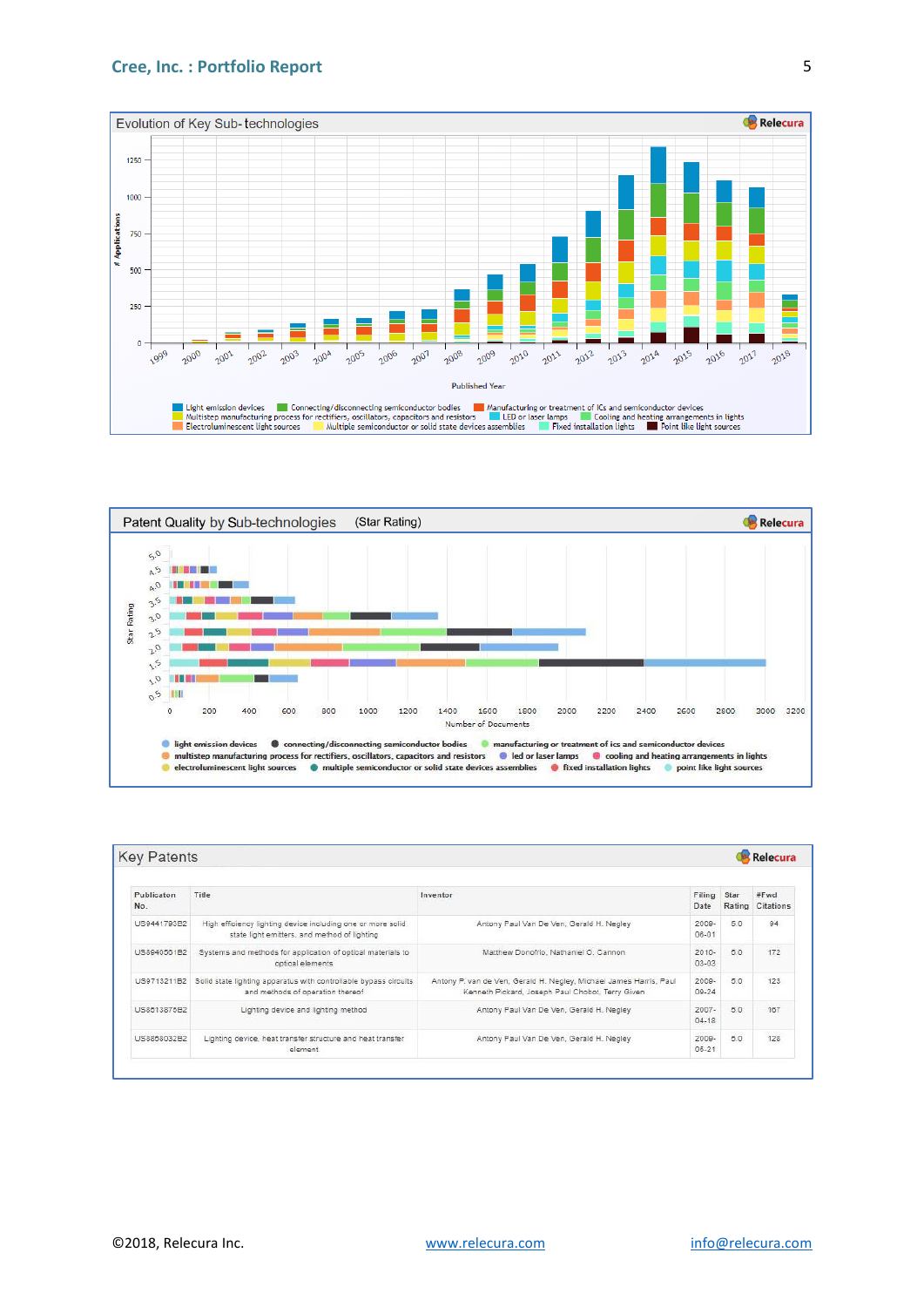### **Cree, Inc. : Portfolio Report**

| Top Forward Citing Assignees |                | Relecura |
|------------------------------|----------------|----------|
| <b>FC Assignees</b>          | # Applications |          |
| <b>OSRAM</b>                 | 575            |          |
| <b>SAMSUNG</b>               | 463            |          |
| <b>TOSHIBA</b>               | 461            |          |
| <b>PHILIPS</b>               | 446            |          |
| LG                           | 443            |          |
| <b>PANASONIC</b>             | 342            |          |
| <b>GE</b>                    | 282            |          |
| <b>SUMITOMO</b>              | 245            |          |
| <b>SHARP</b>                 | 216            |          |



| <b>Key Acquisitions</b>                                   |                          | Relecura                                                                                                                                                                   |
|-----------------------------------------------------------|--------------------------|----------------------------------------------------------------------------------------------------------------------------------------------------------------------------|
| <b>Transfer from</b>                                      | #<br><b>Applications</b> | <b>Technologies</b>                                                                                                                                                        |
| <b>RUUD LIGHTING</b>                                      | 162                      | other lighting devices (109), light sources form (84),<br>non portable lighting devices (70), lighting device<br>applications (58), light sources others (30)              |
| <b>LED LIGHTING FIXTURES</b>                              | 55                       | other lighting devices (24), light sources form (22),<br>electric elements - semiconductor devices (18), light<br>sources others (18), electric heating & lighting (11)    |
| <b>INFINEON</b>                                           | 31                       | amplifiers (27), electric elements - semiconductor<br>devices (22), impedance networks & resonant circuits<br>(5), printed circuits (5), miscellaneous technologies<br>(4) |
| <b>ARKANSAS POWER</b><br><b>ELECTRONICS INTERNATIONAL</b> | 27                       | communication switches & relays (9), electric<br>elements - semiconductor devices (9), measurement<br>- temperature (9), printed circuits (9), amplifiers (6)              |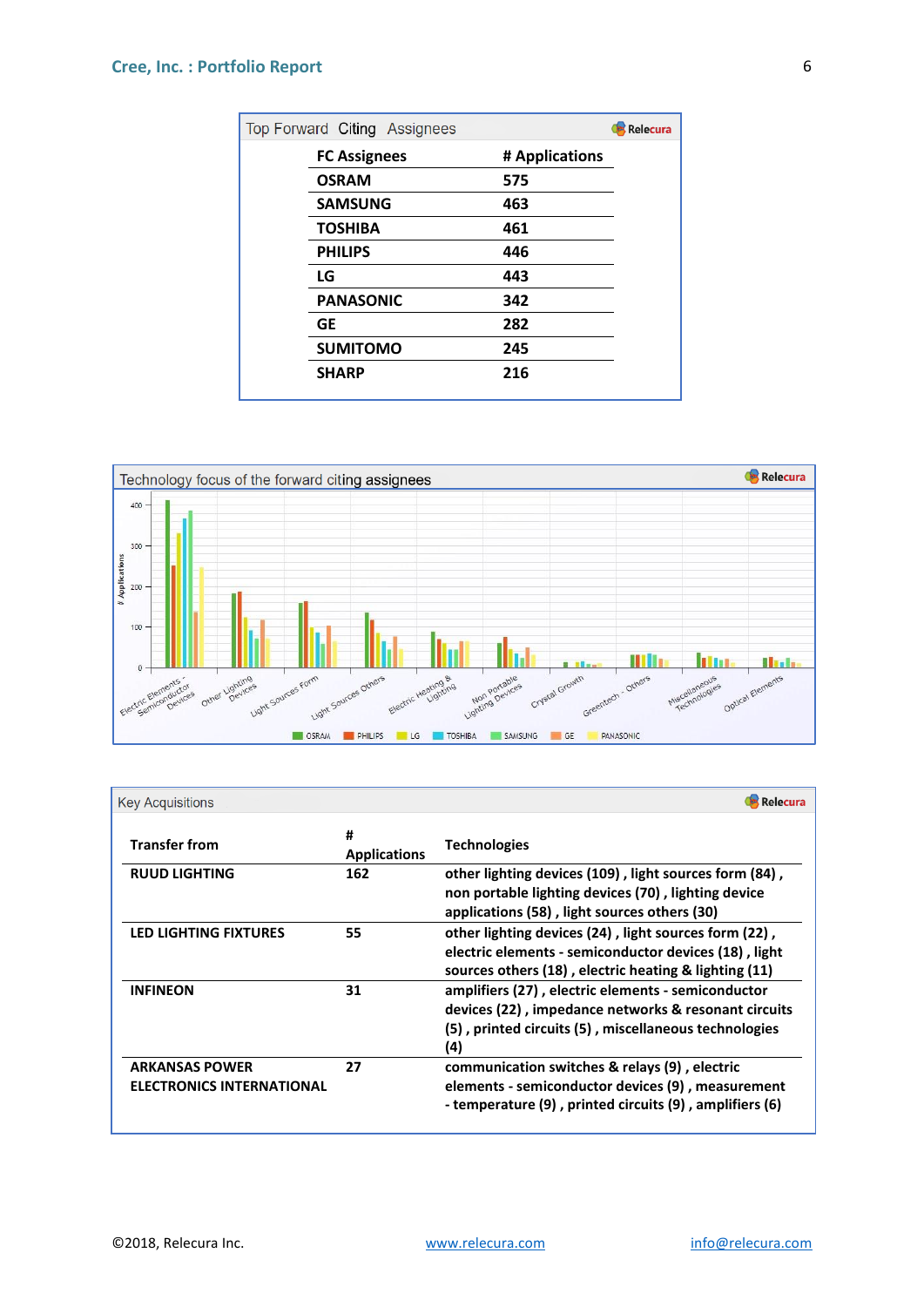